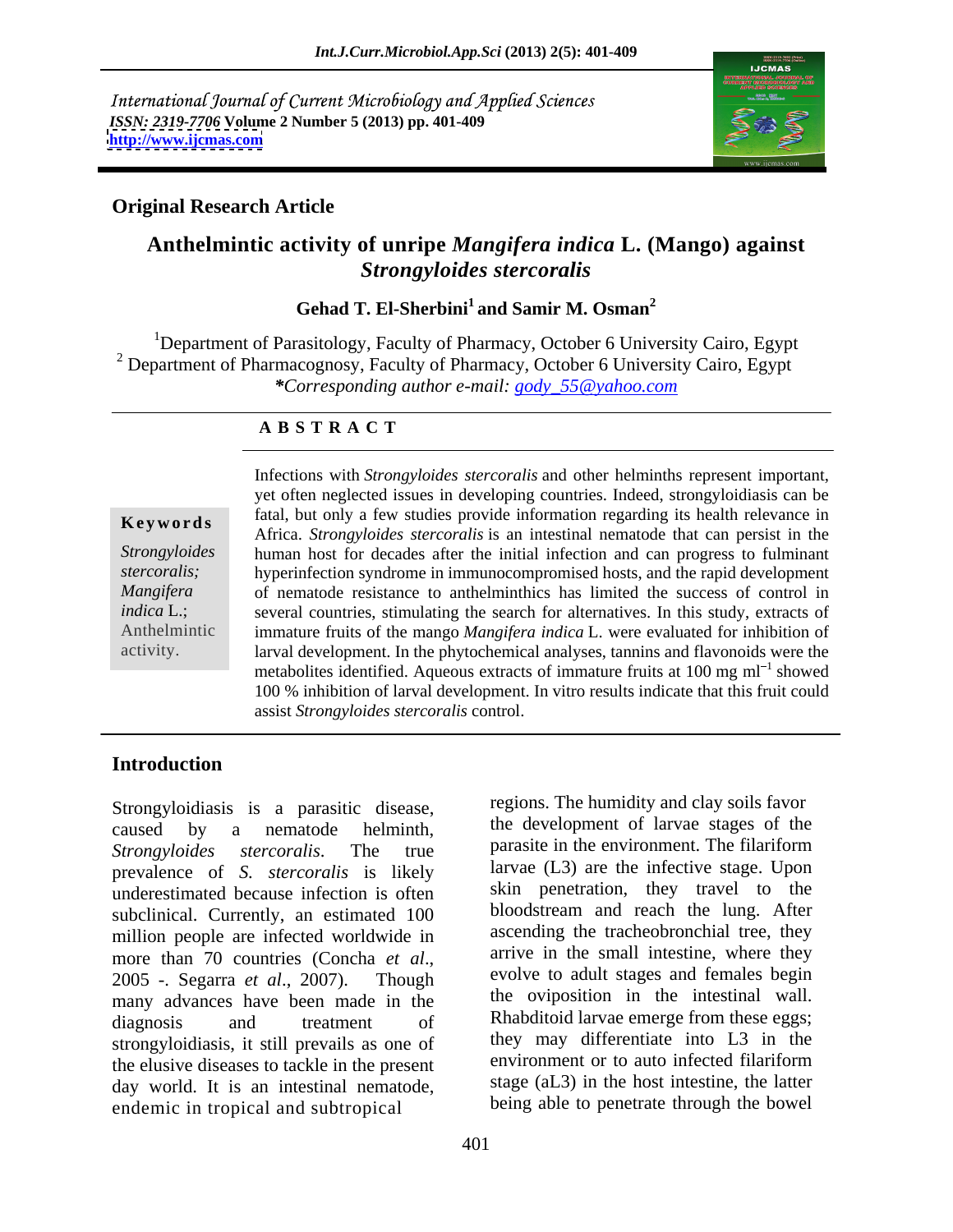mucosa or perianal skin over infecting the host (Brigandi *et al.*, 1997, Concha *et al.*, control has relied on the frequent use of 2005). Strongyloidosis is usually not synthetic anthelminthics. However, a suspected because patient exposure may significant decrease in their efficacy has be remote and physicians often do not include this entity among differential diagnosis out of endemic areas. Moreover, alternatives for *Strongyloides stercoralis* the parasite is difficult to detect in chronic control. Plants containing secondary infections because of the low parasite bioactive compounds such as condensed burden. The diagnosis of this parasitosis is tannins may expand organic alternatives to usually performed by direct microscopic gastrointestinal nematodiasis control examination of stool specimens looking (Athanasiadou et al., 2007; Kahn et al., for the rhabditoid larvae. However, in 2000). The utilization of these extracts for chronic infection, larvae excretion may be reduction of anthelminthic-resistant low and fluctuating. For this reason, nematodes may constitute a promising microscopic observation is not sensitive strategy in treatment of anthelminthic enough and multiple stool specimens multiresistance (PS, Nogueira *et al.*, should be analyzed to increase the 2010). sensitivity of the test. It has been reported concentration technique, and nutrient agar

The latest, proved to be the best to antiviral, antibacterial and antidetect *S. stercoralis* infection (Intapan *et*  Checkley *et al.*, 2010). In hyperinfection also shown diuretic activity and parasitological diagnosis is easy, because sputum, and even in other samples (ascitic anaemia, asthma, bronchitis, cough, fluid, bronchoalveolar lavage (Al-Hasan *et al*., 2007; Ramanathan *et al.*, 2008). on S*trongyloides stercoralis* (Boulware *et*  miscarriage, anthrax, blisters, wounds in

*al*., 2007). Gastrointestinal nematodiasis control has relied on the frequent use of synthetic anthelminthics. However, a been observed. The spread of the resistance demands research into gastrointestinal nematodiasis control (Athanasiadou *et al*., 2007; Kahn *et al*., 2000). The utilization of these extracts for reduction of anthelminthic-resistant multiresistance (PS, Nogueira *et al*., 2010).

that a single stool examination only *Mangifera indica L*. (MI) is one of the detects larvae in as much as 30% of the most important tropical fruits, and cases (Siddiqui e*<sup>t</sup> al*., 2001; Lim *et al*., 2004). Different methods such as Baerman concentration, Harada Mori filter paper Anacardiaceae. It, also known as mango, culture, formalin ethyl acetate and it has been an important herb in the plate culture are used to improve the direct systems for over 4000 years. It is widely diagnosis. used in the traditional medicinal systems *al.*, 2005; Sato *et al.*, 1995). Serology is 2001; Bbosa *et al.*, 2007). The mango also also used for screening and diagnosis out used to treat chronic bronchitis, dysentery, of endemic areas (Van Doorn *et al.*, 2007; and intestinal bleeding in humans and has and disseminated strongyloidosis, patients stimulation of milk production. Various are usually symptomatic and parts of plant are used as a dentrifrice, larvae are frequently found in stool, stomachic, vermifuge, tonic, laxative and, Treatment of *Strongyloides stercoralis* is piles. All parts are used to treat abscesses, Albendazole, mebendazole, thiabendazole rabid dog or jackal bite, tumour, snakebite, and ivermectin have shown to be effective stings, datura poisoning, heat stroke, most important tropical fruits, and commonly grown in many parts of the world belongs to the family Ayurvedic and indigenous medical of India. It has been reported to possess antiviral, antibacterial and antiinflammatory activities (Makare, *et al.,* also shown diuretic activity and antiseptic, astringent, diaphoretic, anaemia, asthma, bronchitis, cough, hypertension, insomnia, rheumatism, toothache, leucorrhoea, haemorrhage and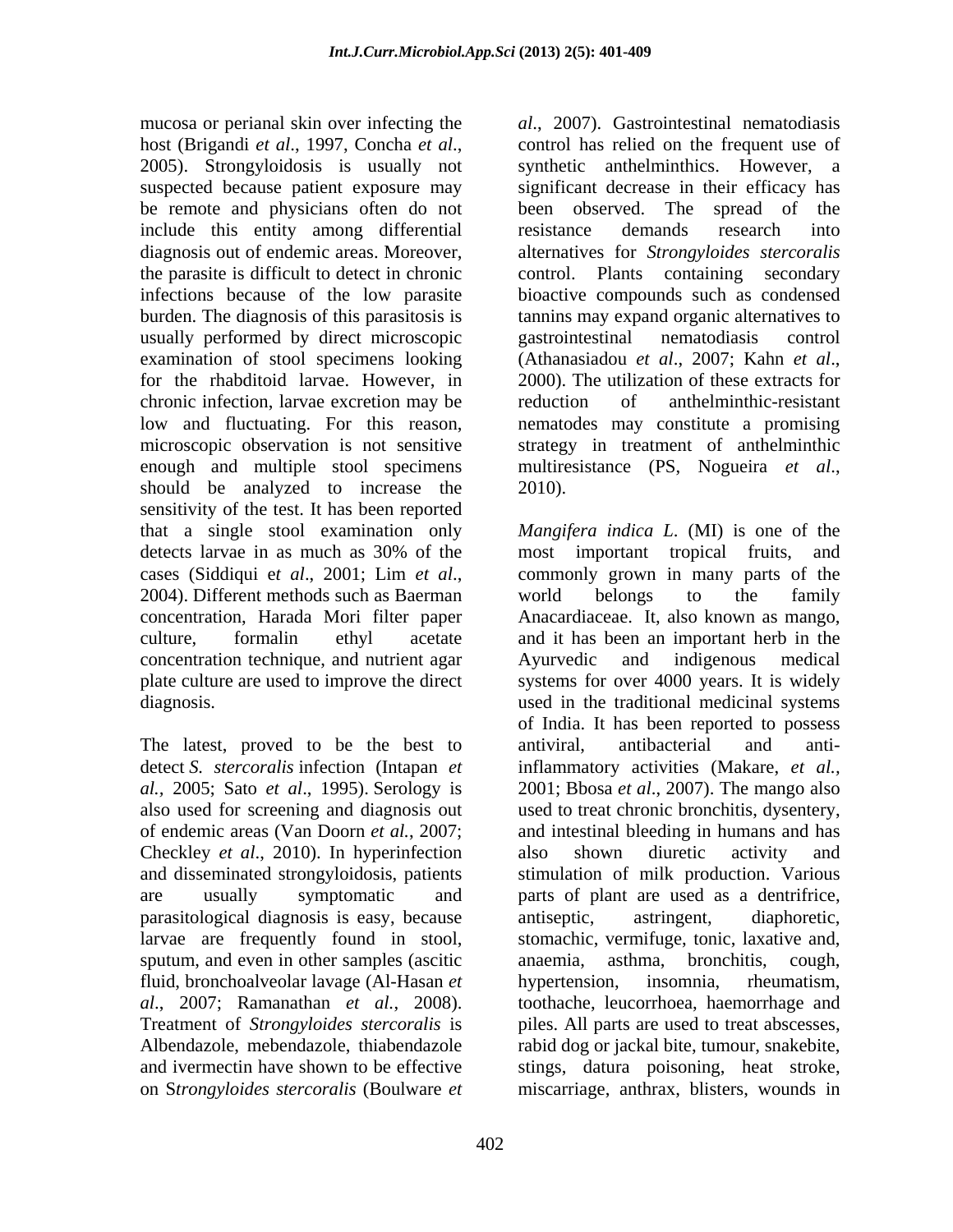Anthelminthic and antiallergic activities of residence in endemic areas, were MI stem bark components Vimang and submitted to the Department of mangiferin was investigated in mice Parasitology (Coptic hospital Cairo). experimentally infected with Patients who received any antiparasitic nematodes, *Trichinella spiralis* (.Garcia et treatment up to 3 months before the study al.2003) In a neonatal mouse model, were excluded and any patient who mangiferin at 100 mg/kg has a similar strumed to the endemic area during the inhibitory activity on *Cryptosporidium parvum* than the same dose (100 mg/kg) of an active drug, paromomycin (Perrucci *et* **Information** was collected by a *al*., 2006). Standardized questionnaire, which

Today, the medicinal purposes characteristics, current and past of *Mangifera indica* leaf have been widely occupation, history of past exposure in the studied. For example, it has recently been endemic area, underlying medical reported that extract of *Mangifera*  conditions, and risk of recent infection or *indica* leaf inhibited lipid peroxidation reinfection. This study was approved by (Badmus *et al*., 2011), exerted antifungal activity (Kanwal *et al*., 2010), and exhibited antiulcerogenic action ( Severi *et al.,* 2009).

The young and the unripe fruits of mango (PBS) and feces collected in formal in 5% are acidic in taste and utilized for various for 7 days were obtained from each patient culinary purposes. However there are at the first visit. Fresh samples were hardly any reports on the antimicrobial and antioxidant activity of mango seed. (Scartezzini *et al*., 2000). The scientific registered. In those patients in whom the validation of medicinal plants is an initial first stool sample was negative, a second step required for their correct use or for sample was studied at Day 15 to discard their active components to be used. The false negatives. Thirty days after the first aim of this study was to evaluate the visit, parasitological studies and eosinophil anthelminthic in vitro efficacy of count were conducted again in all patients. immature fruits of *M. indica* for the control of *Strongyloides stercoralis*.

The present study was conducted a

the mouth, tympanitis, colic, glossitis, prospective study from May 2010 to indigestion, bacillosis, liver disorders, December 2012. Patients more than 18 excessive urination, tetanus and asthma years of age, that showed  $\geq$  450 (González *et al*., 2007). eosinophils/mL and were at risk of *S. stercoralis* infection because of past residence in endemic areas, were submitted to the Department of last 12 months.

> Information was collected by a standardized questionnaire, which included the data about demographic characteristics, current and past endemic area, underlying medical the Ethics Committee of the hospital.

## **Samples**

Fresh stools in phosphate-buffered saline (PBS) and feces collected in formalin 5% preceded after emission and studied by triplicates. Eosinophil values were

### **Microscopic diagnosis**

**Materials and Methods** Fresh stools were centrifuged and the pellets **Patients example 3** microscope. There was a search for rhabditoid were analyzed by triplicate under a light larvae of *S. stercoralis*in fresh samples. When rhabditoid *S. stercoralis*larvae were detected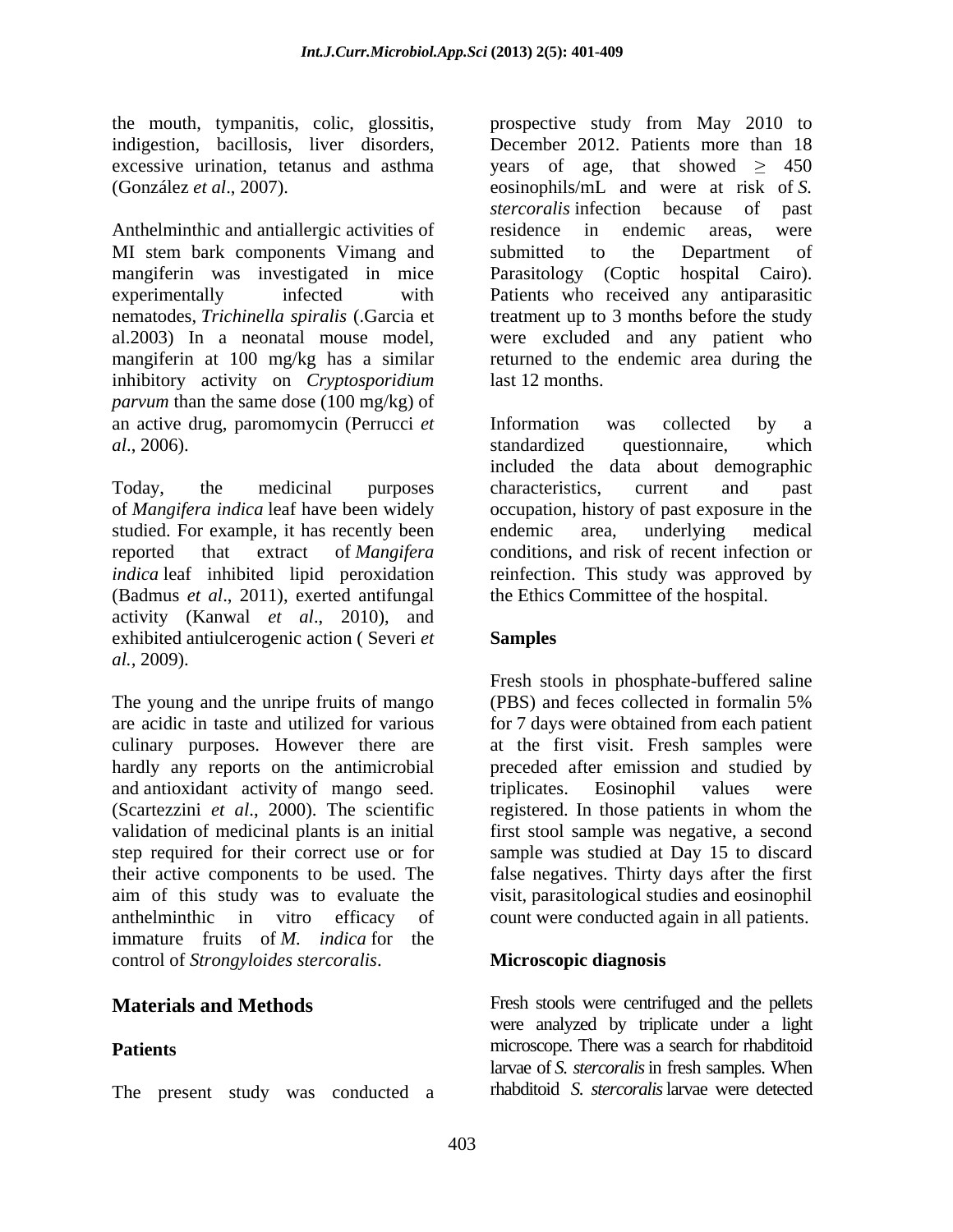surface of each microscopically positive the Liebermann-Burchard reaction:

Immature fruits of *M.indica* were collected Feces were mixed and divided into 2-g in the Belbis rural region of Belbis city, Sharkia governorate Egypt. The fruits disposable plastic cups. Two milliliters of were identified as immature by the green the treatments or controls were added to color of the epicarp, weight of less than the feces. 90 g, and lack of seed (Fig. 3). The vegetal material was selected and damaged fruits were discarded. The methodology for dried to constant weight in an oven with The formula below, adapted from Borges and stored at  $5 \rightarrow \rightarrow$  3 °C until use.

To make aqueous extracts, the dry fruit was placed in a beaker containing distilled water, heated in a water bath at 60 °C for The data were log-transformed, Log 60 min, and filtered through a gauze funnel. The extract was obtained at a concentration of  $250 \text{ mg ml}^{-1}$  and diluted in sterile distilled water, obtaining 200,  $2007$ . 150, 100, and 50 mg  $ml^{-1}$  concentrations. The first in vitro experiment used a **Result and Discussion** positive control, with albendazole solution  $(50 \text{ mg ml}^{-1})$ , and a negative control with

samples were considered positive for replicates. Tests to determine the main strongyloidosis. secondary metabolites present in *M*. **Culture procedure** colorimetric method proposed by Matos Three grams of fresh stools/plate were using lead acetate, copper acetate, and lead seeded in the center of three agar plates. <br>acetate with glacial acetic acid reactions; They were incubated at  $37^{\circ}$ C for up to 7 phenols by a ferric chloride test; days and examined daily under a flavonoids by the Shinoda method, ferric stereomicroscope to search for the tracks chloride, and sodium hydroxide tests. generated by the larvae migration. The Steroids and terponoids were verified by dish was washed with 10% formalin solution, after testing (Garcia *et al.*, Burchard reagents; and saponins using the Foam test (Matos *et al.*, 1997). *indica* fruit extract were done using the (Matos *et al.,* 1997). Tannins were tested the Liebermann Burchard reaction; alkaloids using Dragendorff, Mayer, and Burchard reagents; and saponins using the Foam test (Matos *et al.,* 1997).

## **Aqueous extract preparation Larval development inhibition test**

samples distributed among clean the feces.

obtaining the extracts was adapted from held at ~4 °C before counting (Fig.4). The Nery et al. (Nery *et al.*, 2010). The fruit L3 count was divided by two to give the was cut using a stainless steel knife and mumber of L3 per gram of feces (LPGF). forced air circulation at temperatures of (Borges *et al*., 2003), was used to  $40\degree\pm\degree$  The dried fruit was ground determine the percent reduction in larva On day 7 of the culture, the nematode larvae were collected in a test tube and The formula below, adapted from Borges numbers per gram of feces

> % efficacy= $100 \times (1 - LPGF of the treated$ group/LPGF of the untreated group)

using the statistical package (SAEG et al.,  $(x \Box + \Box 1)$ , and submitted to variance analysis and determined by probit analysis using the statistical package (SAEG *et al*., 2007).

## **Result and Discussion**

), and a negative control with In vitro test, all cultures treated with sterile distilled water. Each control trial aqueous fruit extract differed from the and all treatments were conducted in five negative control at the 5 % level of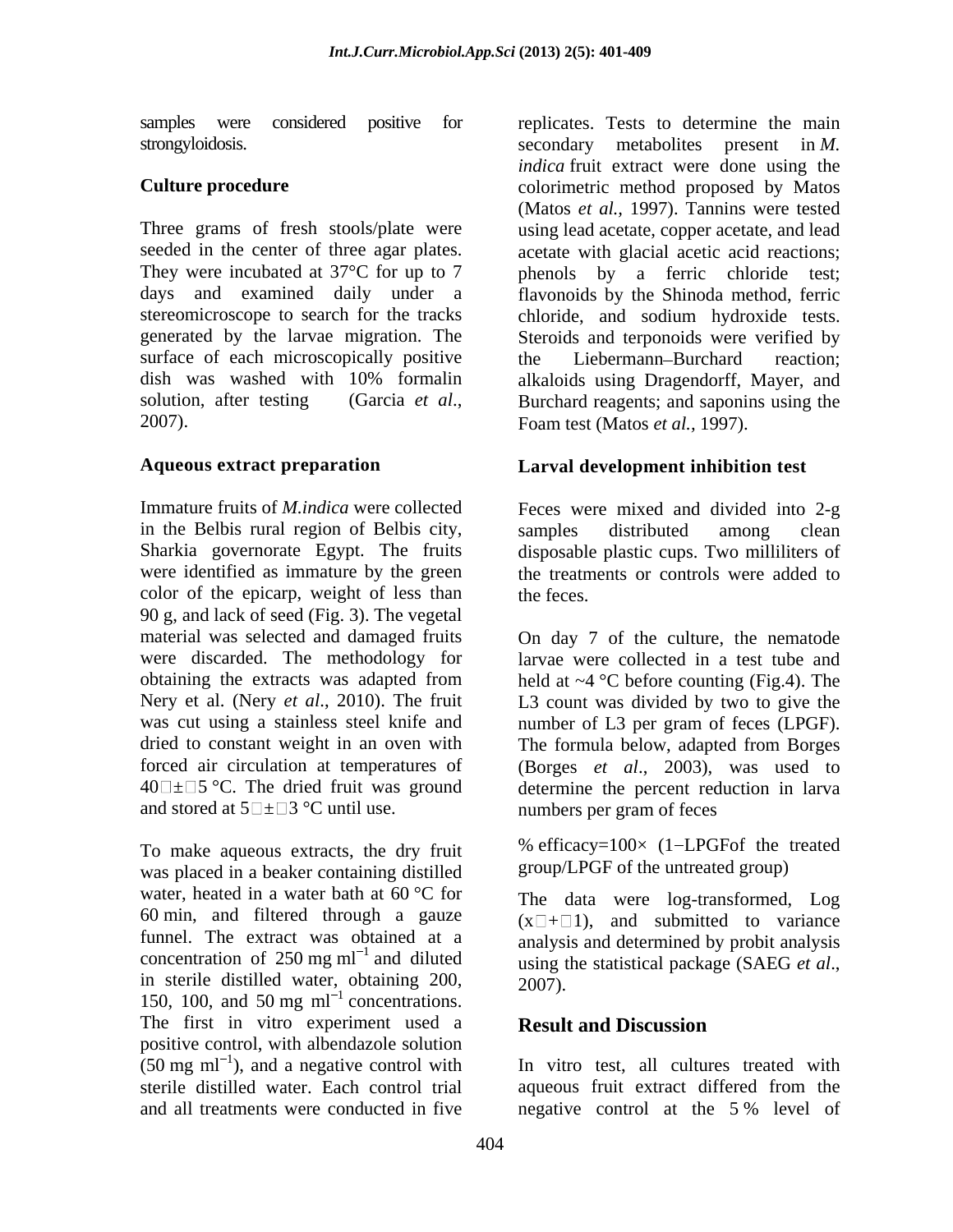from absorbing sugar (glucose), so that the hatching inhibition (EHI) for the ethanolic worm loses energy and dies. The survival fraction of hexane extract of mango seeds of *Strongyloides* larvae based on its motility was determined after exposure to the treatment. *.* Most of them were immobilized, after exposure to aqueous *M.* of *S. stercoralis* larvae was significantly

The anthelminthic activity in this study could have been related to the tannins in  $\text{ml}^{-1}$  inhibited 99.4 and 100 % of egg immature mangos. There are many reports of FEC reduction in sheep treated with plants rich in tannins (Githiori *et al*., 2006; Lange *et al*., 2006 and Minho *et al.,* 2008). Tannin can interact with proteins in the  $\frac{1}{2}$  in vitro anthelminthic activity against nematode cuticle, changing its chemical the *H. contortus* greater than 90 % in EHI nematode cuticle, changing its chemical and physical properties (Athanasiadou *et al*., 2001). Recent study has shown flavonoids that also were observed to 2011). aqueous extract of immature mango, to possess action against *Haemonchus* The search for natural anthelminthics *contortus* (Camurça-Vasconcelos *et al*., 2007). Research showed that inclusion in the diet of the condensed tannin in Quebracho extract reduces egg output and worm burden in sheep infected with *Trichostrongylus colubriformis* and study used a modified coproculture test in studies suggested that quebracho tannin was acting through a direct toxic effect against the nematodes. hatching, and development of larvae,

In this study, the *in -vitro* test of aqueous the method. The aqueous extract effective anthelminthic activity for LDI (above 90 %) at the concentration of  $50.0$  mg ml<sup>-1</sup> (Table 2). The anthelminthic

probability. Both concentrations showed activity in this study could have been efficacy higher than 90 % and statistically related to the tannins in immature mangos. equal to albendazole. Analysis of variance Using another part of this plant and and the percent efficacy of the fruit extract analyzing the effectiveness for other are shown in (Table 1). The methodology, the anthelministic potential<br>also was reported by Costa et al., (2002),<br>Albendazole works by keeping the larva who obtained 95.7% efficacy in eggrelated to the tannins in immature mangos. methodology, the anthelminthic potential also was reported by Costa et al., (2002), who obtained 95.7 % efficacy in egg at 50 mg m $\text{m}^{-1}$ .

*indica* within 4-6 hrs. Clearly, the viability tannins, triterpenes, and saponins. Other reduced when exposed to extracts of promising results for vegetal extracts. In *M.indica* extract (Table 2). tests of anthelminthic activity of leaves at 50 mg m $I^{-1}$ .<br>The metabolites detected in this extract were proanthocyanidins, hydrolyzable *in- vitro* studies have also shown of *Melia azedarach*, the aqueous and hydro-alcoholic extracts at 12.5 mg inhibited 99.4 and 100 % of egg hatching, respectively, and both inhibited 100 % of larval development (Kamaraj *et al.,* 2010). Ethanolic and dichloromethane extracts of *Phytolacca icosandra* produced in vitro anthelminthic activity against the *H. contortus* greater than 90 % in EHI when used at  $0.90 \text{ mg} \text{ ml}^{-1}$  or higher or higher concentrations (Hernández-Villegas *et al*., 2011).

extract of immature fruits showed of *Anacardium humile* leaves at 150 mg begins with in vitro tests, employing total plant extracts. In these tests, parasite eggs or larvae are incubated in the presence of the extracts to evaluate their effect on EHI and LDI (Hammond *et al*., 1997). This which the extract was added to feces, the natural environment for incubation, increasing the accuracy and precision of the method. The aqueous extract  $ml^{-1}$  provided efficacy of 97.3 %, and the ethanolic extract at 80 mg  $ml^{-1}$  was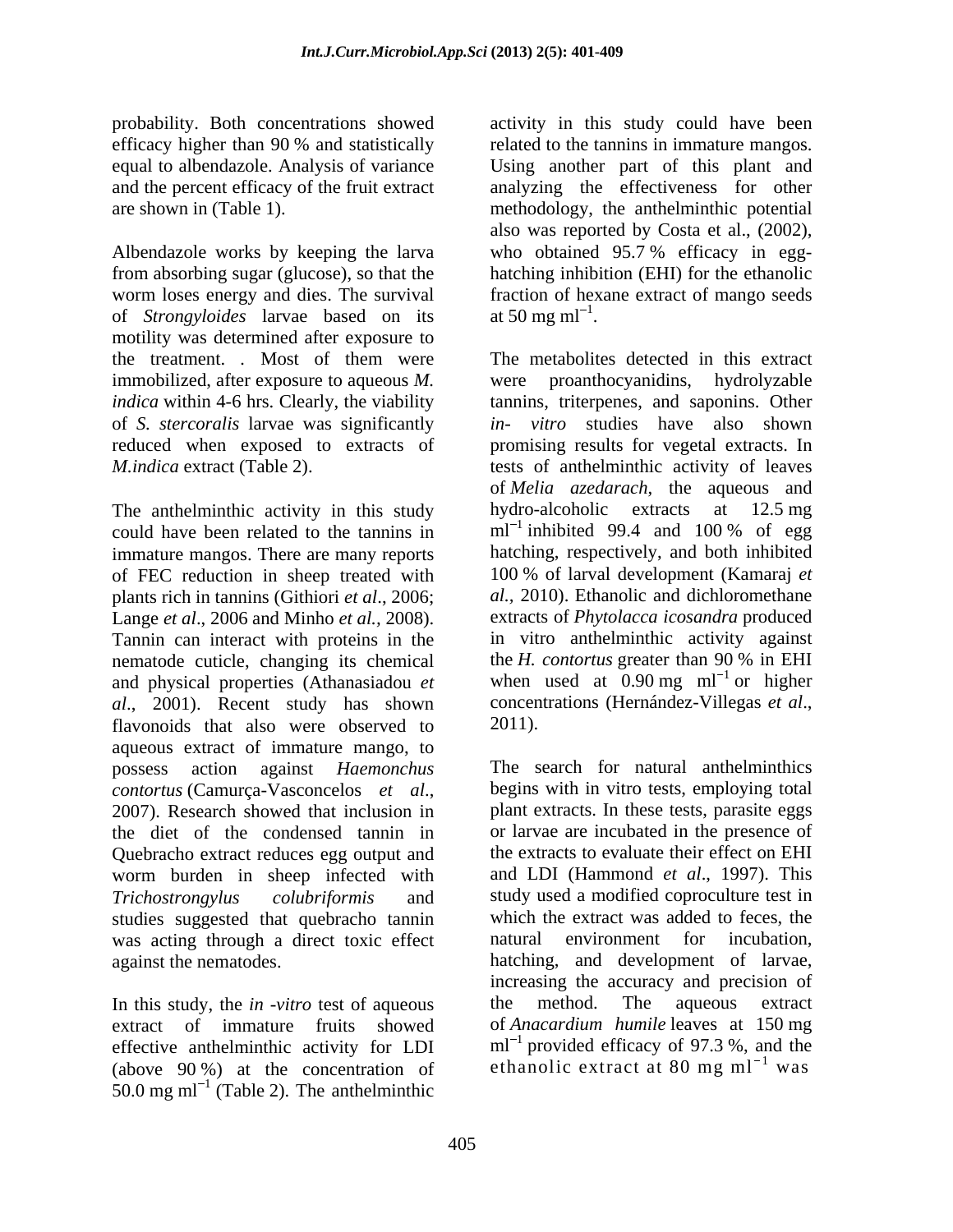| $\sim$ Concentration (mg m $\sim$ <sup>1</sup> ) | Viable larvae (g <sup>-1</sup> faeces)   Efficacy (%) |        |
|--------------------------------------------------|-------------------------------------------------------|--------|
| 50                                               | $4.0\square \pm \square 5.2 b$                        |        |
| 100                                              | $0.0$ $\pm$ $\Box$ 0.0 b                              | 100    |
| 150                                              | $0.0$ $\pm$ $\Box$ $0.0$ $\mathrm{b}$                 | 100    |
| 200                                              | $0.0$ $\pm$ $\Box$ $0.0$ $\mathrm{b}$                 | 100    |
| 250                                              | $0.0\square \pm \square 0.0~b$                        | 100    |
| Water                                            | 44.5 $\Box$ $\pm$ $\Box$ 24.0 a                       | $\sim$ |
| Albendazole                                      | $0.0\square \pm \square 0.0$ b                        | 100    |

| <b>Table.1</b> Efficacy of aqueous extracts of immature fruits of <i>M. indica</i> L.                                                                     |  |
|-----------------------------------------------------------------------------------------------------------------------------------------------------------|--|
| n reducing L3 in cultures development.<br>the contract of the contract of the contract of the contract of the contract of the contract of the contract of |  |

Means followed by different letters in columns indicate significant differences (*P*<0.05)

**Table.2** *In - vitro* anthelmintic effect against L3 at different hour's exposure

| Anthelmintic<br>used | Time post exposure     |            |            |            | <b>Efficacy</b> at 6<br>hrs post |
|----------------------|------------------------|------------|------------|------------|----------------------------------|
|                      |                        |            |            |            | exposure                         |
| <b>Control</b>       | $Dead=0$               | $Dead=0$   | $Dead=?$   | $Dead = 5$ |                                  |
| <b>Albendazol</b>    | Alive=6                | Alive= $5$ | Alive= $2$ | Alive= $0$ | 100%                             |
| (MI) extract         | $\cdots$<br>Alive= $6$ | Alive=4    | Alive= $3$ | Alive= $0$ | 100%                             |

\*Indicate significant (P<0.05) difference compared with control

99.6 % effective in LDI using the same methodology. Identification of the larvae untreated lambs were *Haemonchus* spp. products with potential medicinal This suggests that the extracts were effective against this nematode, (Nery *et al*., 2010). The mango is widely used in the food industry for its antioxidant lead to the development of a properties and palatability, and it shows with the data from this study, indicate the potential of *M. indica* immature fruits as an alternative control for Strongyloidsosis.

not pure compounds and in spite of it good results were obtained which only suggests

showed that  $99.8\%$  in cultures of  $\frac{1}{2}$  continuing search for new natural low toxicity in animals (González *et al.*,<br>2007). These characteristics, combined they can serve the purpose without any It is interesting to note that the extracts are extracts of immature indica showed high efficithe potency of these extracts. Hence *M. indica* extract could be used as a guide in our continuing search for new natural products with potential medicinal properties. And can be used as easily accessible source of natural anthelminthics from higher plants is rewarding as it will lead to the development of a phytomedicine to act against parasite and have enormous therapeutic potential as they can serve the purpose without any side effects that are often associated with synthetic compounds. The results of the present study indicate that the aqueous extracts of immature fruits of *M. indica* showed high efficacy for Larval development inhibition (LDI).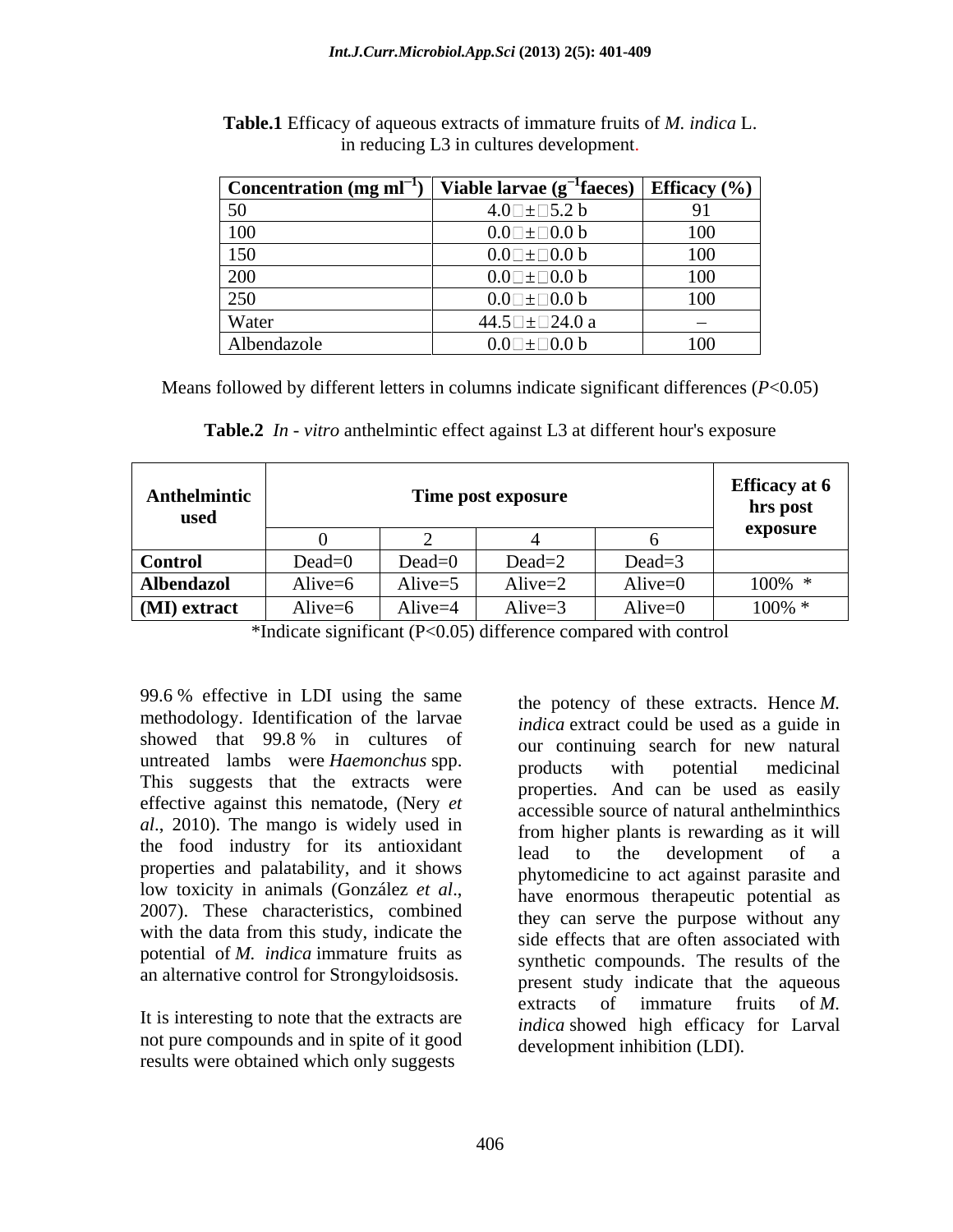- Al-Hasan, M.N., M. McCormick and Anthelminthic activity of Croton Ribes, J.A. 2007. Invasive enteric infections in hospitalized patients with underlying strongyloidiasis. Am. J.
- Athanasiadou, S., I. Kyriazakis, F. Jackson anthelmintic effects of condensed gastrointestinal nematodes of sheep: in vitro and in vivo studies. Vet. investigation and<br>Parasitol 99:205-219 Infect. 60:1-20.
- Badmus, J. A., T.O. Adedosu, J.O. Fatoki, British Infection Society and Hospital for<br>V.A. Adephite Adaramove and Tropical Diseases. Chronicity V.A. Adegbite, Adaramoye and peroxidation inhibition and antiradical activities of some leaf fractions of *Mangifera indica*, Acta. Poloniae. larvae in a mouse model<br>Pharmaceutica 68(1):23–29 Med. Hyg. 56:640–646. Pharmaceutica. 68(1):23-29.
- Bbosa, G.S., D.B. Kyegombe, J. Ogwal and Waak, P. 2007. Antibacterial activity of *Mangifera indica*(L.). Afr. J. Ecol. 45: 13-16 **Gastroenterol.** 39:203-211.
- Boulware, D.R., W.M. Stauffer, B.R. Seet, A.P. Summer, L.S. Nield, K. Supparatpinyo, R. Chaiwarith and Walker, P.F. 2007. Maltreatment of on *Haemonchus contorti*<br>Strongyloides infection: case series Vet. Parasitol. 11:57–60. Strongyloides infection: case series and worldwide physicians-in-training
- activities in vitro about infected worms nematodes using quantitative faeces 8. culture technic (Ueno, 1995). Parasitol.
- Brigandi, R.A., Rotman, H.L., Nolan, T.J., Schad, G.A., Abraham, D., 1997.
- Camurça-Vasconcelos, A.L.F., C.M.L. Bevilaqua, S.M. Morais, M.V. Maciel, C.T.C. Costa, I.T.F. Macedo, L.M.B.

**References** Oliveira, R.R. Braga, R.A. Silva, L.S. Vieira and Navarro, A.M..C. 2007 . Anthelminthic activity of *Croton zehntneri* and *Lippia sidoides* essential oils. Vet. Parasitol. 148:288 445.

- Clin. Pathol. 128:622–627. Dockrell, I. Bates, G.E. Thwaites, H.L. and Coop, R.L. 2001. Direct Grant, D.C. Mabey, C. Whitty and tannins towards different returning travelers and migrants from Parasitol. 99:205–219. Infect. 60:1–20. Checkley, A.M., P.L. Chiodini, D.H. Booth, M. Brown, S.G. Wrigght, A.D. Sanderson, F. 2010. Eosinophilia in returning travelers and migrants from the tropics: UK recommendations for investigation and initial management. J Infect.  $60:1-20$ .
- Odunola, O. A. 2011. Lipid in *Strongyloides stercoralis*infections: British Infection Society and Hospital for Tropical Diseases. Chronicity dichotomy of the protective inmune response to infective and autoinfective larvae in a mouse model. Am. J. Trop. Med. Hyg. 56:640–646.
- Okeng, R. Bukenya-Ziraba, O. Olwa A.I. 2005. Intestinal strongyloidiasis:<br>and Waak P 2007 Antibacterial recognition, management, and Concha, R., W. Harrington and Rogers, A.I. 2005. Intestinal strongyloidiasis: <sup>i</sup>ecognition, management, and determinants of outcomes. J. Clin. Gastroenterol. 39:203-211.
- Hendel-Paterson, J.L. Rocha, R.C. Bevilaqua, M.M.C. Souza and Leite,<br>
Seet A P Summer J S Nield K F.K.A. 2002 . Ovicidal effect Costa, C.T.C., S.M. Morais, C.M.L. Bevilaqua, M.M.C. Souza and Leite, F.K.A. 2002 . Ovicidal effect of *Mangifera indica* L. seeds extracts on *Haemonchus contortus*. Brazi.l J. Vet. Parasitol. 11:57–60.
- survey. The American.  $\overline{J}$ . F.M. Ubeira and Leiro, J. 2003. Med. 120 (6): 545-8. Anthelminthic and antiallergic Borges, C.C.L. 2003. Anthelmintic's activities of *Mangifera indica* L.stem<br>activities in vitro about infected worms bark components Vimang and from caprine gastrointestinal mangiferin. Phytother. Res. 17: 1203– Garcia, D., M. Escalante, R. Delgado, Anthelminthic and antiallergic activities of*Mangifera indica* L.stem bark components Vimang and mangiferin. Phytother. Res. 17: 1203 8.
	- Latinoam. 58:142-147. Parasitology. Fifth edition, : ASM Garcia, L.S., 2007. Diagnosis Medical Parasitology. Fifth edition, : ASM Press, Washington, DC.
		- Githiori, J.G., S. Athanasiadou and Thamsborg, S.M. 2006 .Use of plants in novel approaches for control of gastrointestinal helminths in livestock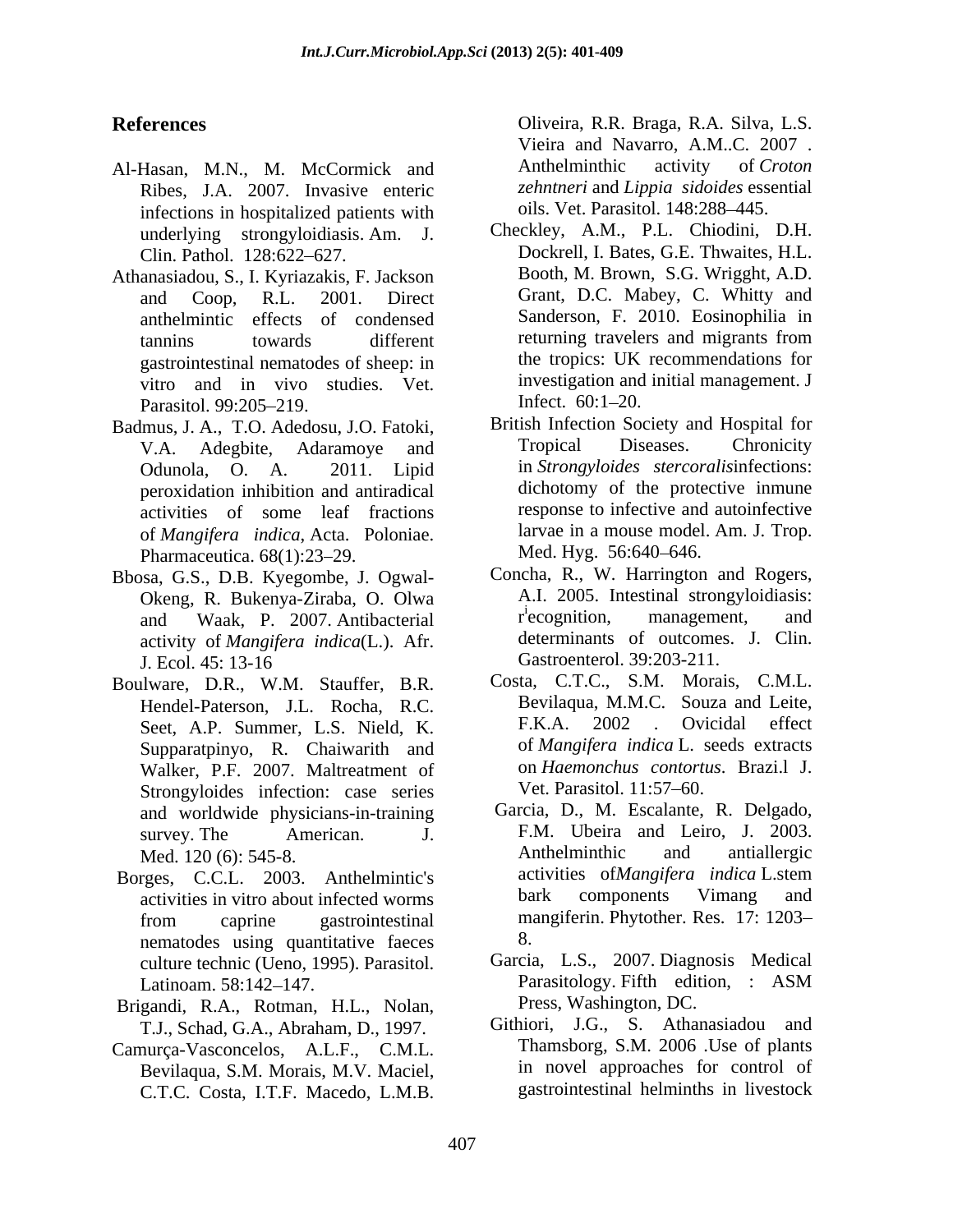with emphasis on small ruminants. The of crude extracts of *Melia* 

- González, J.E., M.D. Rodríguez, I. Rodeiro, J. Morffi, E. Guerra, F. Leal,  $106:1071-1077$ .<br>H. García, E. Goicochea, S. Guerrero, . Lange, K.C., D.D. Olcott, J.E. Miller, (Vimang®). Food. Chem. Toxicol. 45:
- Hammond, J.A., D. Fielding and Bishop, Lim, S., K. Katz, S. Krajden, M. Fuksa,
- Hernández-Villegas, M.M., R. Borges-
- Intapan, P.M., W. Maleewong, T. Fortaleza, Minho, A.P., Bueno, I.C.S., strongyloidiasis. J. Clin. Microbiol. Parasitol. 17:144-148.
- Kahn, L.P., and Diaz-Hernandez, A. 2000.
- Bagavan, M.J. Mohamed, G. Elango,

Vet. Parasitol. 139:308 320. *azedarach* against *Haemonchus* of crude extracts of *Melia contortus* (Strongylida). Parasitol. Res. 106:1071 1077.

- G. Garrido, R. Delgado and Nuñez- J.A. Mosjidis, T.H. Terrill and Burke, Selles, A.J . 2007. Lack of in vivo J.M. 2006. Kearney MT. Effect embryotoxic and genotoxic activities of Sericea lespedeza (Lespedeza of orally administered stem bark cuneata) fed as hay, on natural and aqueous extract of *Mangifera indica* L. 2526–2532. Parasitol. 141:273–278. of *Sericea lespedeza* (*Lespedeza cuneata*) fed as hay, on natural and experimental *Haemonchus contortus* infections in lambs. Vet. Parasitol. 141:273–278.
- S.C. 1997 . Prospects for plant J.S. Keystone and Kain, K.C. 2004. anthelminthics in tropical veterinary Complicated and fatal *Strongyloides* medicine. Vet. Res. Commun. 21:213 infection in Canadians: risk factors, 228. diagnosis and management. CMAJ. 171:479 484.
- Argáez, R.I. Rodriguez-Vivas, J.F.J. Makare, N. S., V. Bodhankar and Rangari, Torres-Acosta, M. Méndez-Gonzalez 2001. Immunomodulatory activity of and Cáceres-Farfana, M. 2011 . alcoholic extract of *Mangifera* Ovicidal and larvicidal activity of the *indica* L. in mice. J. Ethnopharmacol. crude extracts from *Phytolacca* alcoholic extract of *Mangifera*  78: 133-137.
- *icosandra* against *Haemonchus contortus*. Vet. Parasitol. 179:100–106. fitoquímica experimental. UFC, apan, P.M., W. Maleewong, T. Fortaleza, Minho, A.P., Bueno, I.C.S.,<br>Wongsaroj, S. Singthong and Gennari, S.M., Jackson, F., Abdalla, Morakote, N. 2005. Comparison of the A.L., 2008.In vitro effect of condensed quantitative formalin ethyl acetate tannin extract from acacia (Acacia concentration technique and agar plate *mearnsii*) on gastrointestinal culture for diagnosis of human nematodes of sheep. Braz. J .Vet. Matos, F.J., 1997. Introdução à fitoquímica experimental. UFC, tannin extract from acacia (*Acacia mearnsii*) on gastrointestinal Parasitol. 17:144–148.
- 43:1932 1933. Nery, P.S., F.A. Nogueira, E.R. Martins Tannins with anthelmintic properties. In: Brooker, J.D. (ed) Tannins in livestock and human nutrition: proceedings of an international 171:361–364. and Duarte, E.R., 2010 . Effect of Anacardium humile on the larval development of gastrointestinal nematodes of sheep. Vet. Parasitol.<br>171:361–364.
- conference. Australian Centre for Nogueira, P.S, F.A. Martins and Duarte, International Agricultural Research, E.R. 2010 . Effect of Anacardium Adelaide. pp. 130–139. humile on the larval development of Kamaraj, C., A. Abdul Rahuman, A. gastrointestinal nematodes of sheep. E.R.2010 . Effect of Anacardium Vet. Parasitol. 171:361–364
	- G. Rajakumar, A.A. Zahir, T. Perrucci, S., G. Fichi, C. Buggiani, G.<br>Santhoshkumar and Marimuthu, S. Rossi and Flamini, G. 2006. Efficacy<br>2010 . Ovicidal and larvicidal activity of mangiferin against Cryptosporidium Perrucci, S., G. Fichi, C. Buggiani, G. Rossi and Flamini, G. 2006. Efficacy of mangiferin against Cryptosporidium